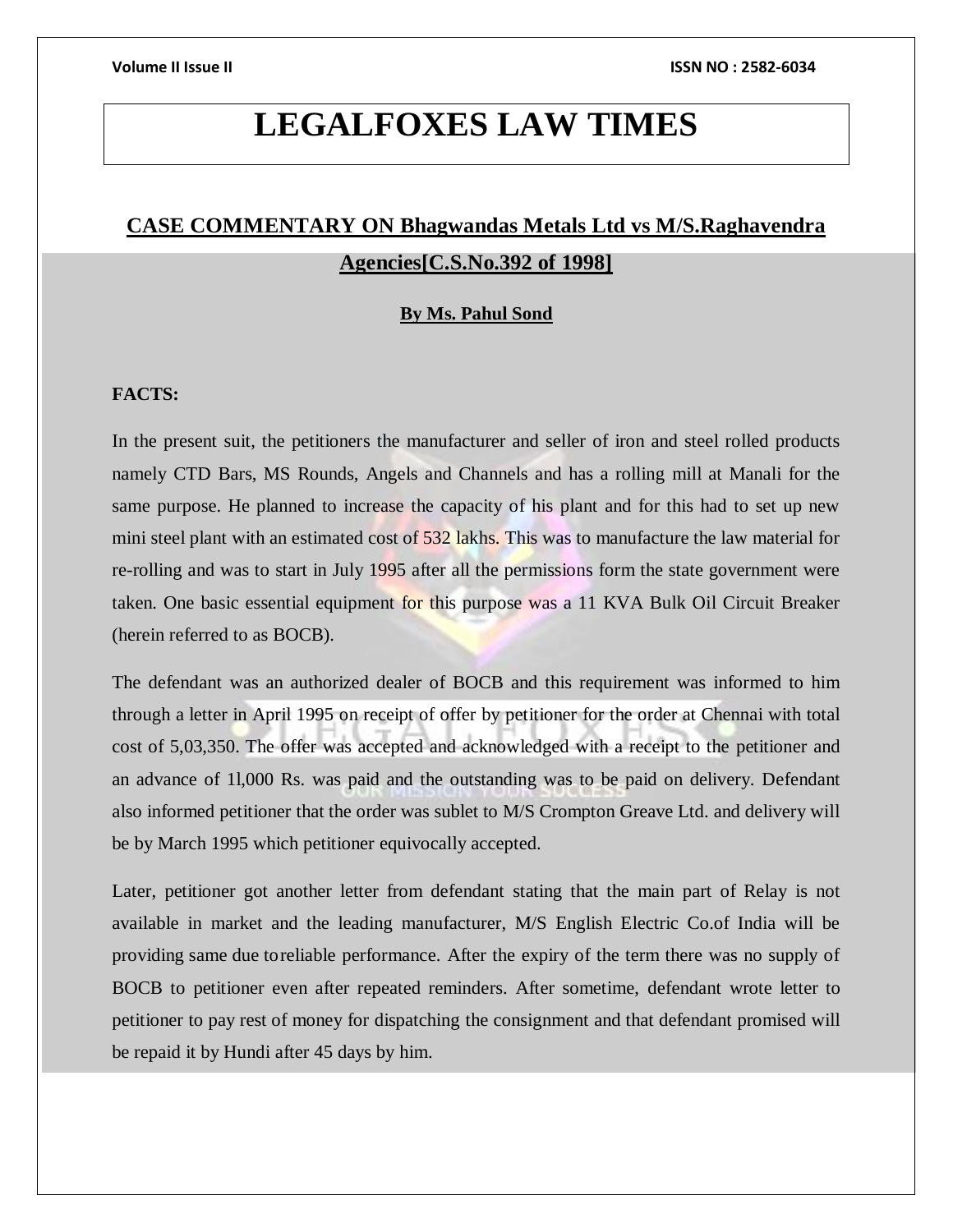#### **Volume II Issue II ISSN NO : 2582-6034**

The machines were delivered and after 4 months the production was stated. the performance was guaranteed for 18 months but there were major snags in the working and no effective production took place. This incurred huge loss to petitioner which he communicated to defendant through a letter. The defendant then sent servicer from Crompton Greaves Ltd. And reported on the resolved issue. This caused major and unduly delay which incurred losses to the petitioner and his progress for new plant failed and also caused a huge loss to his reputation in the market.

#### **ISSUES:**

- 1. Has the defendant committed breach of contract and the purchase order?
- 2. Whether the non-availability of Relay contended in written statement?
- 3. Whether the defendant delivered the machinery in the stipulated time to petitioner?
- 4. Whether the petitioner suffered damage as set out in the plaint?

#### **LAWS APPLIED:**

- 1. Section 32 of Indian Contract Act, 1872– enforcement of contracts contingent on an event happening
- 2. Section 55 of Indian Contract Act, 1872– effect of failure to perform at fixed time in which contract is essential
- 3. Section 56 of Indian Contract Act, 1872– agreement to do impossible act is void
- 4. Section 73of Indian Contract Act, 1872—compensation for loss or damage caused by boc
- 5. Section 74of Indian Contract Act, 1872—composition for BOCB where penalty is OUR MISSION YOUR SUCCESS' stipulated
- 6. Section 75of Indian Contract Act, 1872—party rightfully rescinding contract is entitled to comp

### **ANALYSIS:**

The petitioner claimed loss of 51,48,000 as actual damage and additional 10 lakh for loss to reputation, mentalagony, stress, strain harassment with 24% interest pa from date of plaint. The defendant claimed that the exact nature of the defect and aggravation is not known and hence the non-availability of Relay was not his faultfor he made all reasonable efforts to complete the order. The court applied Section 55 of the Indian Contract Act, 1872 that if the contract is not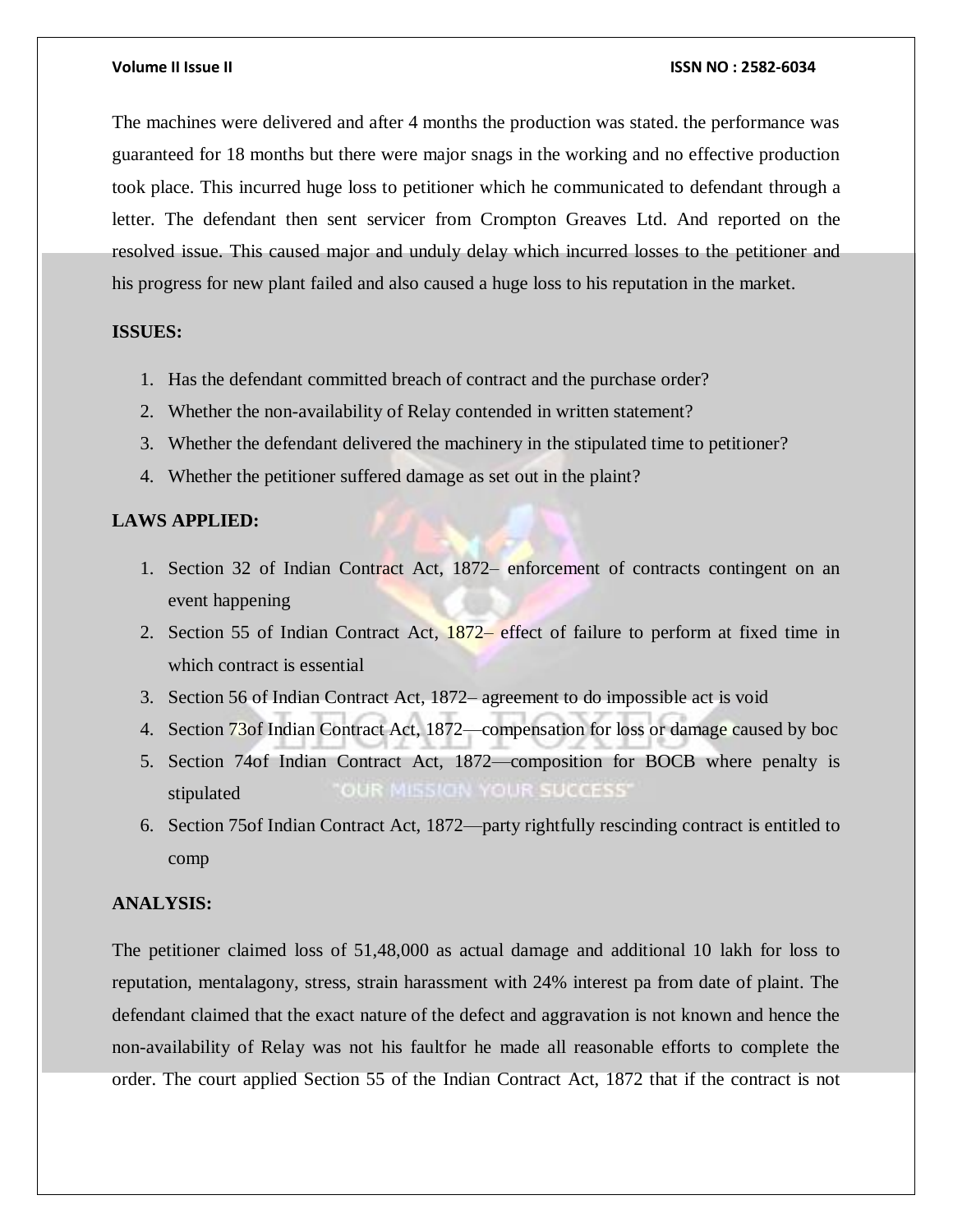#### **Volume II Issue II ISSN NO : 2582-6034**

fulfilled in a specific time, at or before the stipulated time, it becomes voidable and this failure is not essential if there was no intention present and hence thepetitioner must get compensation if contract is breached. Theeffect of agreement of performance if it is voidable and the promise accepts it other than agreed upon, then he cannot get compensation unless intention is proved by providing a notice. In the present suit, the communication was through letter and the estimated loss amounted to 12,000 as calculated by defendant. The defendantalso claimedthat he has already repaid petitioner at time of delivery which means petitioner agreed and accepted the consignment and also the breach of contract because he didn't make it void even when he could have. The court then applied Section 32 and looked into Section 56 of Indian Contract Act, 1872 and laid precedence upon*Ganga Saran v Ram Chandra Ram Gopal*<sup>1</sup> in which the petitioner won due to unreasonable delivery of 154 bales of cotton in 5 days which was not possible. In the present case however, the court applied Section 55 instead of Section 56 with Section 32 because the contractwas not voidable by failure of late machine delivery and the acceptance of petitioner leads to no breach of contract on part of defendant.

### **CONCLUSION:**

However, for damages, applying Section 73 of the Indian Contract Act, 1872, the court held that the party who suffers the loss is entitled to receive by the party who breached the contract and laid precedence upon *Oil and Natural Gas Corpn. Ltd. v Saw Pipes<sup>2</sup>* which held that the contractor can claim damages for the profit he was expected to earn but could not due to breacher's action.

### **OUR MISSION YOUR SUCCESS'**

In the present case, the security deposit was seen as earnest money and that the breach of contract causing actual damage is not important to be proved. The court held that the damages, must be rewarded to the sufferer, i.e., the plaintiff although under section 55 the petitioner didn't issue any notice to claim compensation as held in *C.V. George and co. v M/S Marshall Sons (Manufacturers) Ltd.<sup>3</sup>*

The court further, on the issue of application of Section 74 of the Indian Contract Act, 1872 and said that the section must be read in consonance with Section 73 and 75 of the Act and the

 $1$  AIR 1952 SC 9

<sup>2</sup> 2003 5 SCC 705

<sup>3</sup> (1983) 2 MLJ 525